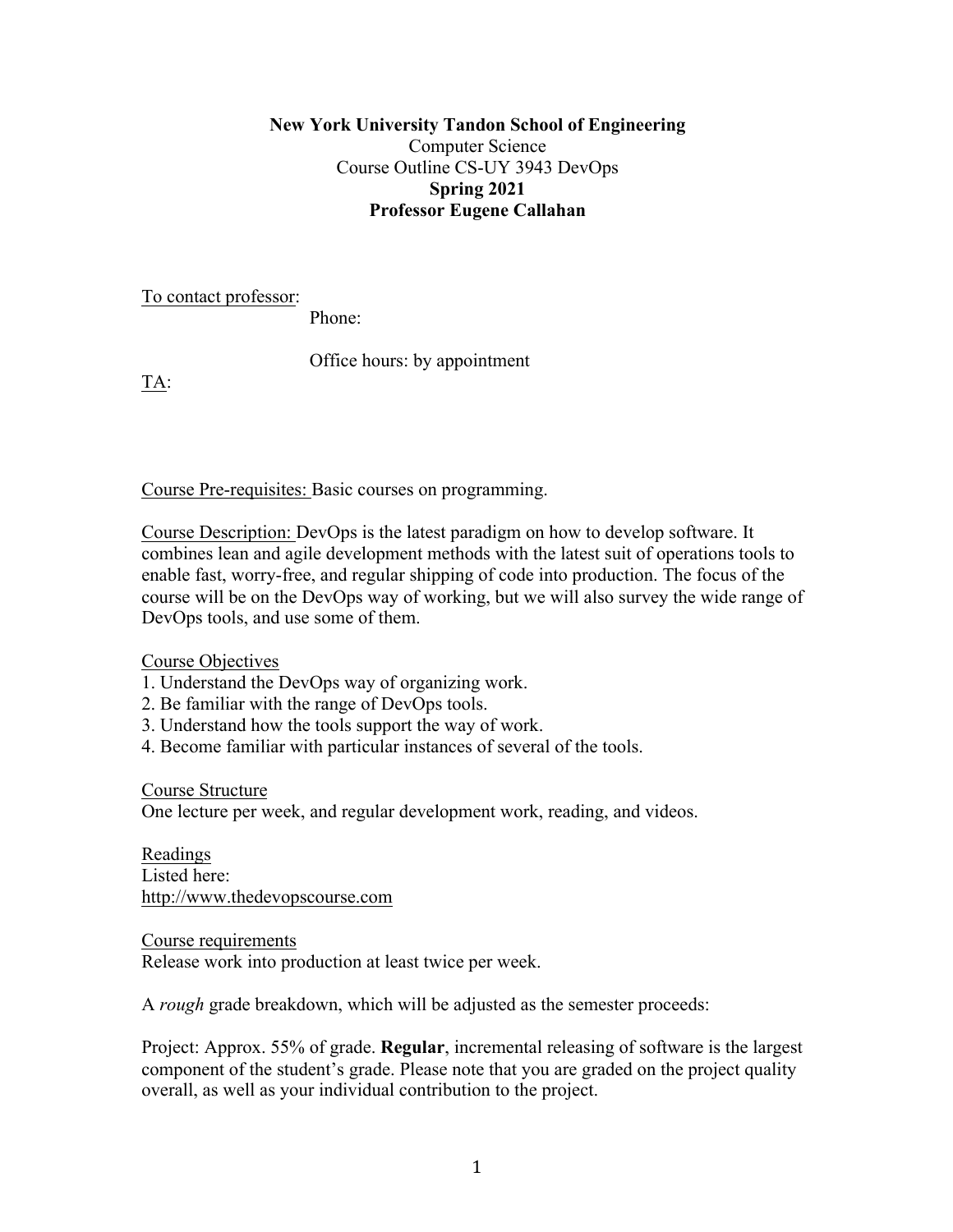Class participation: 5% of grade.

Tests during the semester, Approx. 20% of grade

Final Exam, Approx. 20% of grade

### Course Project

Throughout the semester students will work on developing a project of their choice using the core principles and tools of DevOps. The project includes a series of checkpoints, approximately every two weeks of the semester. At every checkpoint, the group of students will be required to demonstrate the MVP of their application which incorporates features learned in class. We will provide several possible projects. Below you can find project breakdown into checkpoints.

## **Phase 1, due Feb 11**

- Form a group of 3 (exceptions can be made if you'd like to form a group of 4 or smaller);
- Set up a Slack channel for communications within your team;
- Set up a GitHub repository for your project;
- Set up a Kanban board for managing workflow within your team using GitHub "Projects" feature.
- Formulate your project proposal

# **Phase 2, due Feb 25**

The purpose of this phase is to develop a template for your application and set up primary tools that you need. You will keep developing each part of your program throughout the semester.

• Setup a running version of your application;

#### **Phase 3, due Mar 11**

• Create a Makefile allowing you to run tests locally, as well as push code into production.

#### **Phase 4, due Mar 25**

- Keep developing your application;
- Testing: **you should be writing tests as you write your code**. Testing includes unittest for Python code, Jest for testing React, as well as linters such as flake8 and eslint for Python and React respectively, which enforce proper code styling. Your submission this week must include automated tests!

#### **Phase 5, due Apr 8**

Set up a CI/CD pipeline using Travis CI. Use it to push your code to the cloud.

#### **Phase 6, due Apr 22**

• Create a Docker container for your application. Deploy it to a cloud service. Create monitoring.

#### **Phase 7, due May 6**

• Final project hand in and presentations.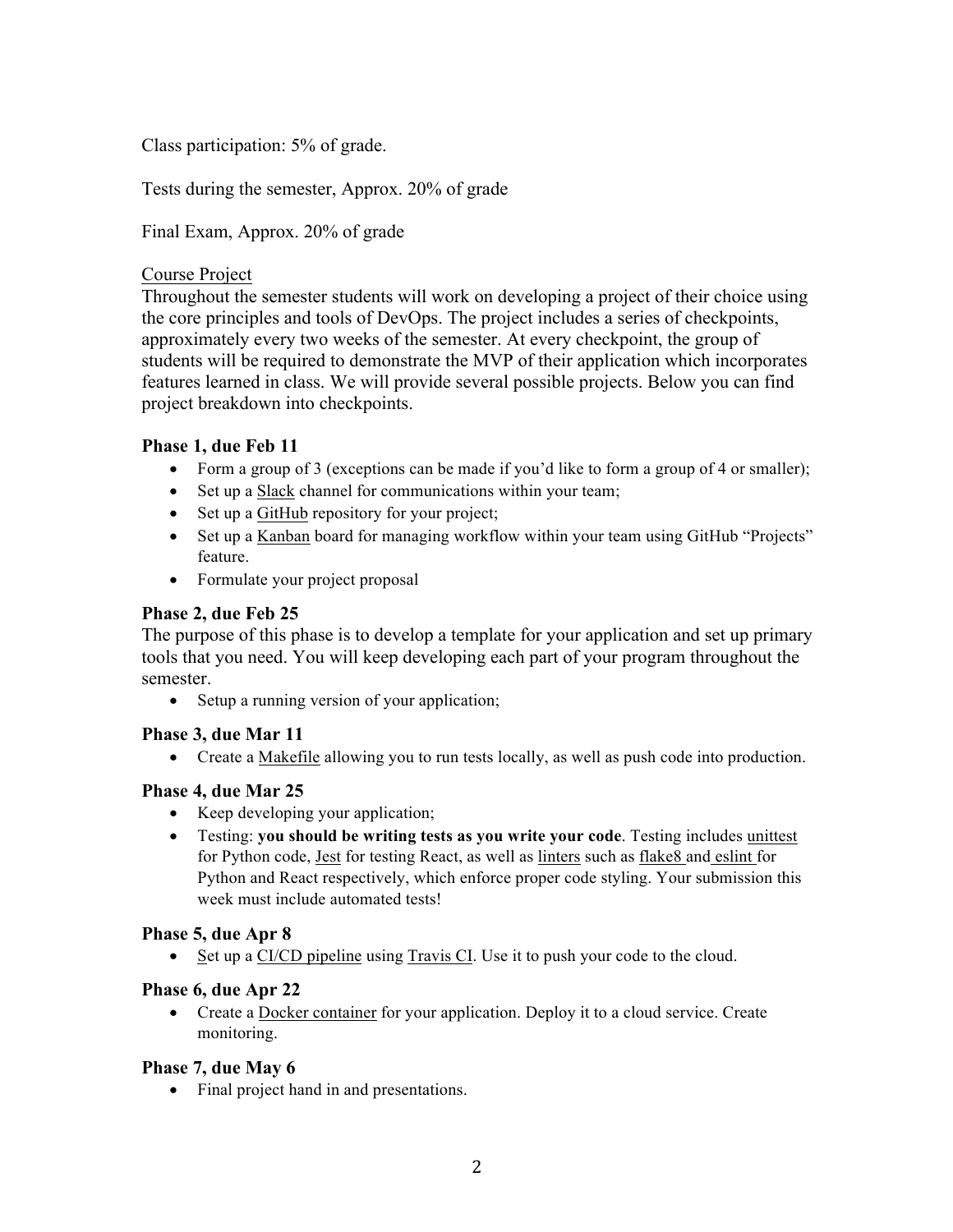### **Moses Center Statement of Disability**

If you are student with a disability who is requesting accommodations, please contact New York University's Moses Center for Students with Disabilities (CSD) at 212-998- 4980 or mosescsd $@$ nyu.edu. You must be registered with CSD to receive accommodations. Information about the Moses Center can be found at www.nyu.edu/csd. The Moses Center is located at 726 Broadway on the 2nd floor.

# **NYU School of Engineering Policies and Procedures on Academic Misconduct**

- A. Introduction: The School of Engineering encourages academic excellence in an environment that promotes honesty, integrity, and fairness, and students at the School of Engineering are expected to exhibit those qualities in their academic work. It is through the process of submitting their own work and receiving honest feedback on that work that students may progress academically. Any act of academic dishonesty is seen as an attack upon the School and will not be tolerated. Furthermore, those who breach the School's rules on academic integrity will be sanctioned under this Policy. Students are responsible for familiarizing themselves with the School's Policy on Academic Misconduct.
- B. Definition: Academic dishonesty may include misrepresentation, deception, dishonesty, or any act of falsification committed by a student to influence a grade or other academic evaluation. Academic dishonesty also includes intentionally damaging the academic work of others or assisting other students in acts of dishonesty. Common examples of academically dishonest behavior include, but are not limited to, the following:
	- 1. Cheating: intentionally using or attempting to use unauthorized notes, books, electronic media, or electronic communications in an exam; talking with fellow students or looking at another person's work during an exam; submitting work prepared in advance for an in-class examination; having someone take an exam for you or taking an exam for someone else; violating other rules governing the administration of examinations.
	- 2. Fabrication: including but not limited to, falsifying experimental data and/or citations.
	- 3. Plagiarism: intentionally or knowingly representing the words or ideas of another as one's own in any academic exercise; failure to attribute direct quotations, paraphrases, or borrowed facts or information.
	- 4. Unauthorized collaboration: working together on work that was meant to be done individually.
	- 5. Duplicating work: presenting for grading the same work for more than one project or in more than one class, unless express and prior